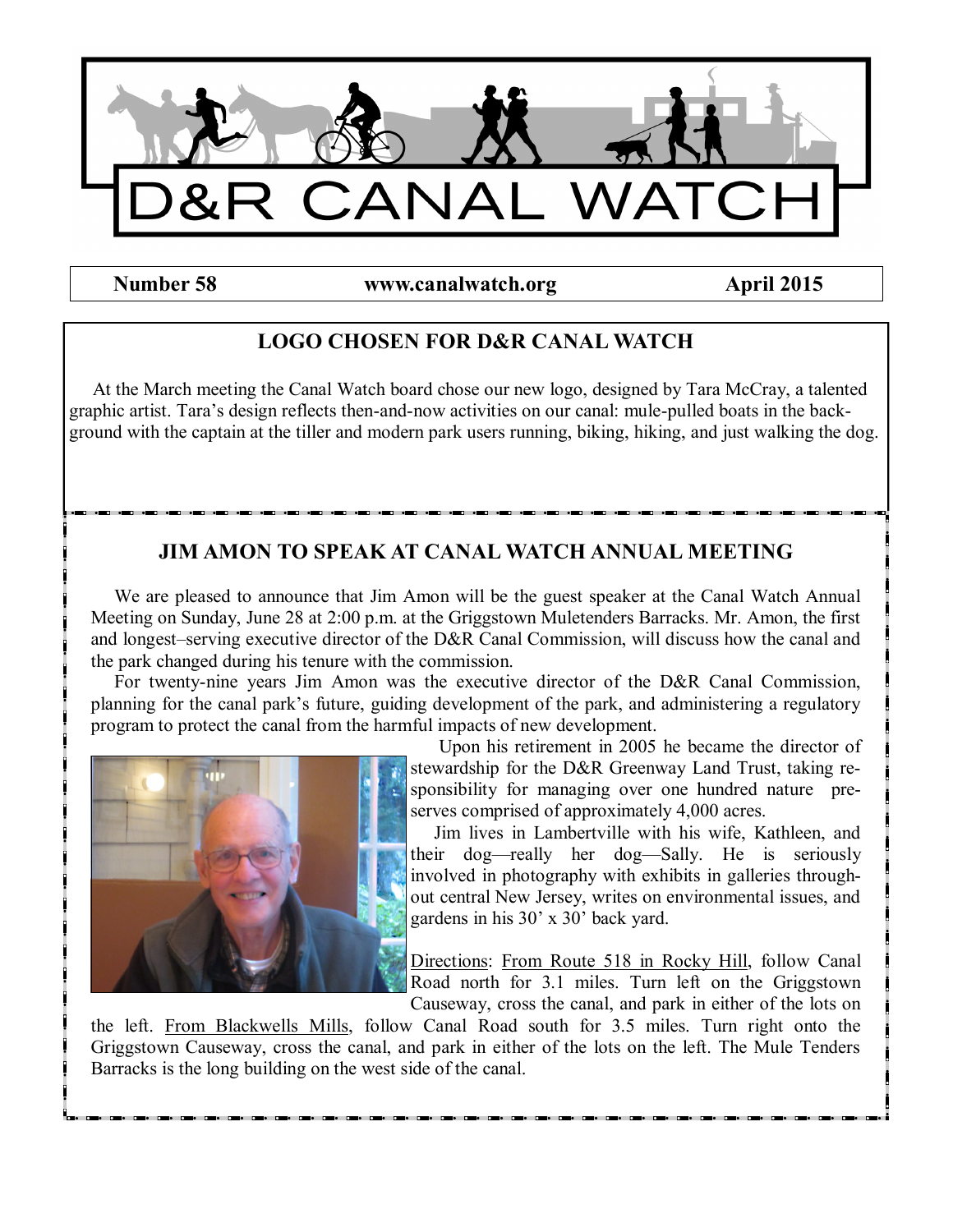### **24th Annual 5K Run a Success**

 Despite drizzle, rain, wind, and a chill factor in the 40s, the 24th annual D&R Canal Watch 5K Fun Run can go down in the record books as a moderate success! The totals were down: 160 runners registered this year and 138 finished the race (compared with 263/241 last year), making the gross receipts also lower, but higher than in 2012, thanks to more sponsors and an increase in registration fees. Just think what they will be next year when the weather is improved (it has to)!

 The overall winner, 19-year-old Nigel Bates of Hopewell, ran the course in 17:03.84 minutes; the overall female winner, Sophia Mavellia, age 16, of Newtown, PA, was twelfth to cross the finish line at 21:46.34. Two 9-year-old and three 10-year-old males ran; the youngest female (age 11) came in second in her age group. Four septuagenarians (2 women and 2 men) finished the race. Participating were two runners with baby joggers and at least two accompanied by their canine family members. Maintaining their perfect attendance record, Joel Pecchioli and Gregg Grace each ran for the twenty third time. Race results and lists of sponsors and donors are posted on our website, www.canalwatch.org.

 Among the runners registered, 29 pairs, 2 threesomes, and 2 families of four live at the same addresses, indicating to us that at least 83 (over half) who ran this year are in the happy position of both living and running together. The majority of the runners were from New Jersey and Pennsylvania, with 1 from New York. Not too surprisingly, Ewing, Lambertville, Pennington, Princeton, and Titusville in NJ and Washington Crossing and Yardley in PA were the towns with the highest numbers.

 The race would not have been possible without many dedicated volunteers and generous sponsors and prize donors. We thank them! To all of the runners, whose registration fees go directly to provide muchneeded support to the D&R Canal State Park, we are particularly grateful. Please run again next year!

### **Save the date! The 25th annual D&R Canal Watch 5K race will be held on Saturday, March 28, 2016.**

### **MANY THANKS TO OUR 2015 SPONSORS**

*Bristol-Myers Squibb Company Callaway Henderson Sotheby's International Realty Lambertville Station Niece Lumber Trenton Country Club Woodwinds Trap Rock Industries Lambertville House*

#### **MANY THANKS TO OUR 2015 PRIZE DONORS**

| <b>Angela Adams</b>                 | <b>J.B. Kline</b>                  | <b>The Record Collector</b>              |
|-------------------------------------|------------------------------------|------------------------------------------|
| <b>Linda Barth</b>                  | <b>Jay's Cycles</b>                | <b>RWJ Fitness &amp; Wellness Center</b> |
| <b>Bell's Tavern</b>                | Kopp's Cycle                       | <b>Saker ShopRites</b>                   |
| <b>Blue Ridge Mountain Sports</b>   | <b>The Last Temptation</b>         | <b>Shear Hair Designs</b>                |
| <b>Bridge Street Soap</b>           | <b>Little Friends Grooming</b>     | Shoppe 202                               |
| <b>Chambers Walk Café</b>           | <b>Old Book Shop of Bordentown</b> | <b>Smith's Ace Hardware</b>              |
| <b>Cravings</b>                     | Olive & Grape                      | Sojourner                                |
| <b>Cugino's Italian Specialties</b> | <b>Oliver - A Bistro</b>           | <b>South Side Grille</b>                 |
| <b>Halter's Cycle</b>               | <b>Patriots Crossing Bistro</b>    | <b>Villa Vito</b>                        |
| <b>Heart of the Home</b>            | <b>Pennington Golf Center</b>      | <b>Wildflower Inn</b>                    |
| Inn of the Hawke                    | <b>Phoenix Café</b>                |                                          |
| It's Nutts                          | <b>Princeton Running Club</b>      |                                          |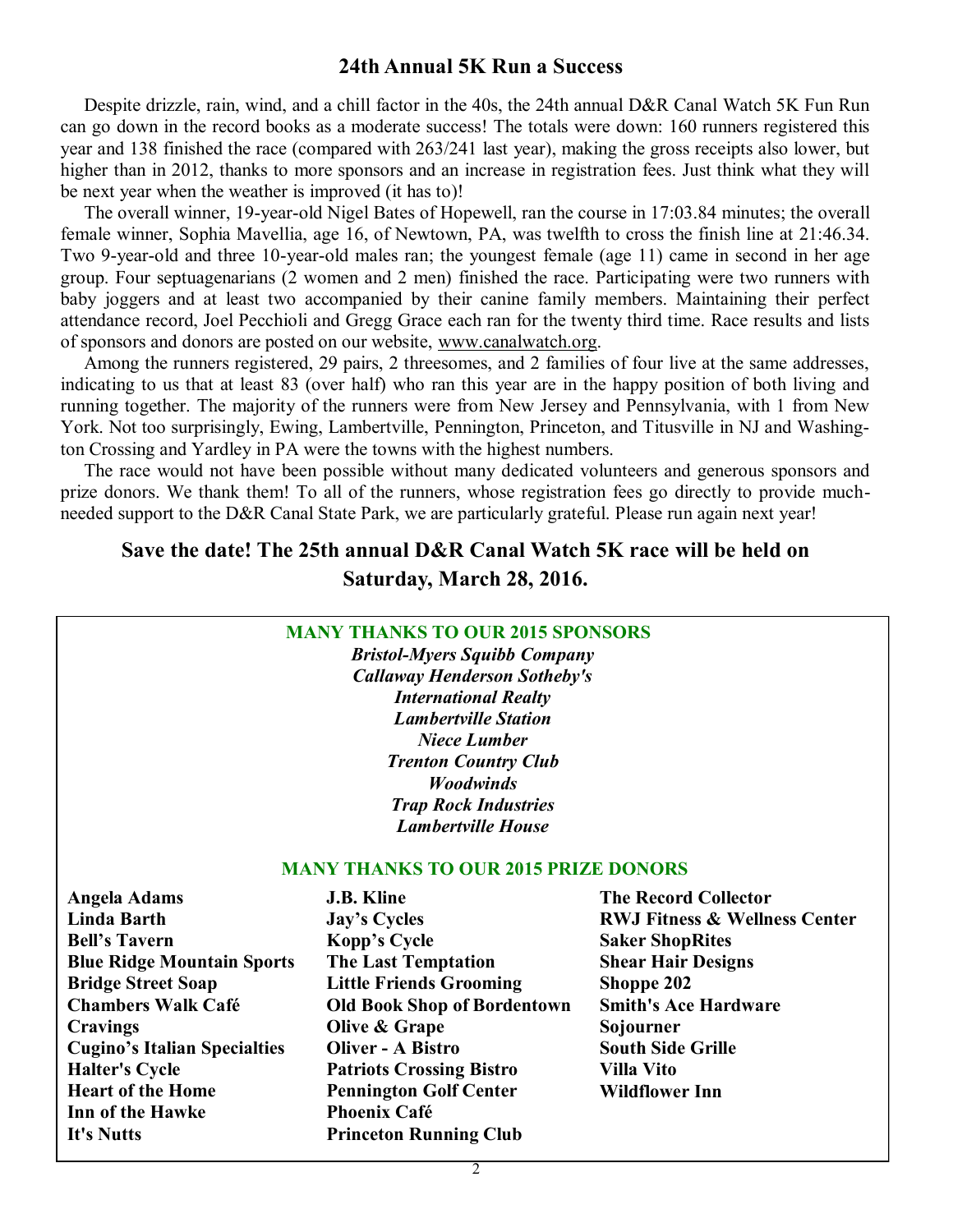# **PURCHASES FOR THE D&R CANAL STATE PARK**

 Over the past 25 years, the proceeds from our annual 5K Fun Run have been used to support the state park in many ways. As all park budgets have been cut, there is not always money for needed items. The D&R Canal Watch has made many purchases for our park. Among them are:

Lumber for canoe dock at Griggstown Pop-up projection screen for outdoor viewing of videos An LED projector Subscription to the Meetup website

A digital camera Picnic tables Benches Computer software Printer ink

Scanner Water testing kit An external computer drive

 In addition, we have provided the funds allowing staff to attend courses at Rutgers in Hazardous Tree Identification, an Introduction to Small Engine Repair, and Managing Parks.

 Your dues, purchase of our sales goods, and support of the 5K Fun Run have made these donations possible. Thanks for your continued support.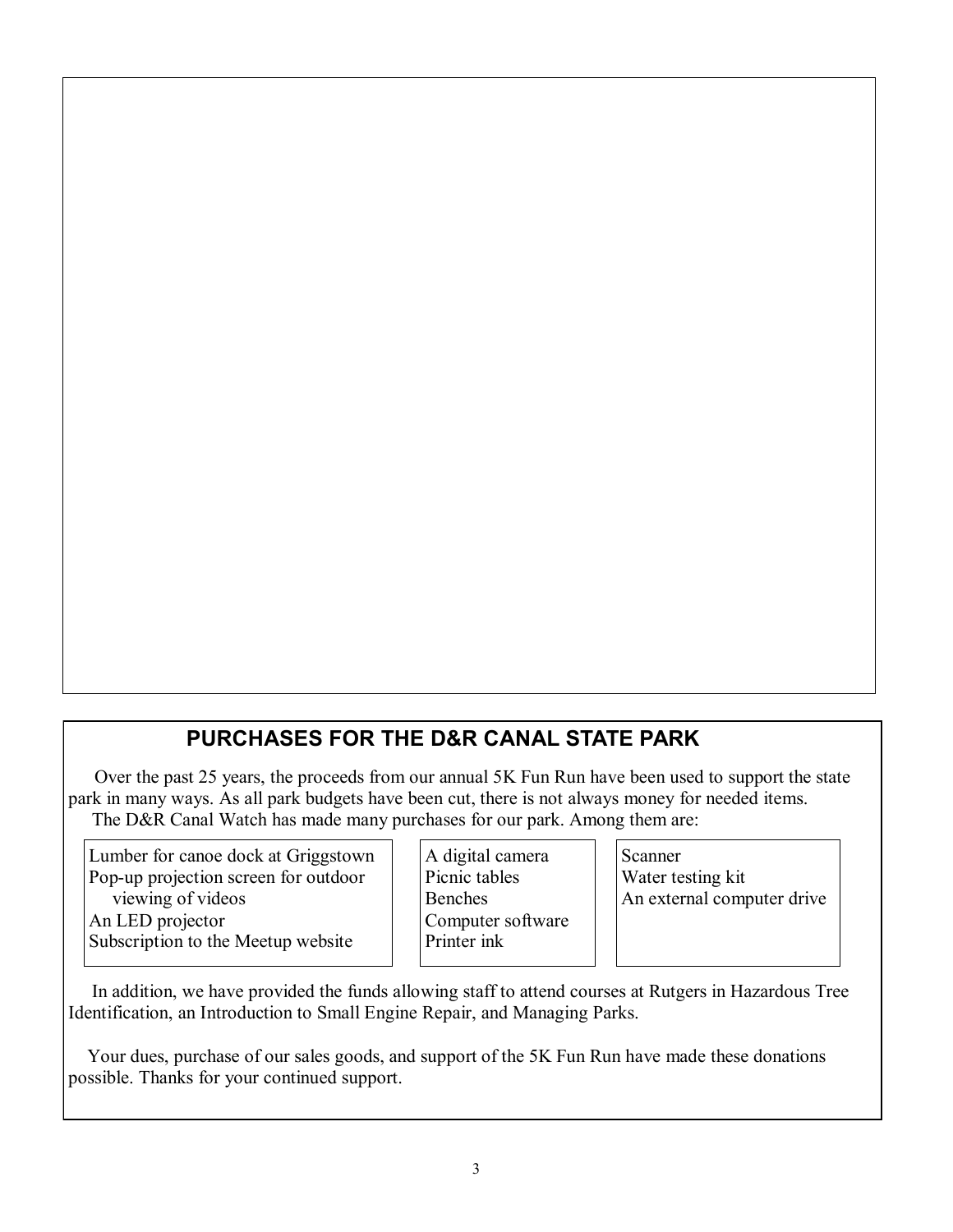### **CANAL WATCH WALKS AND OTHER EVENTS FOR 2015**

### **This list is a preliminary list. It will be updated and emailed as the year goes on. Be sure to send your email address to us at barthlinda123@aol.com if you are not already on our list.**

Saturday, April 18 — 10:00 a.m. Hike 6.2 miles from Washington Crossing to Cadwalader Park (the meeting place) or choose the 2.4-mile walk to Scudder's Falls. Leader: Pamela V'Combe, 609-635-2783; pjvcombe@yahoo.com.

Sunday, April 19 – Hike the Abbot Marshland. Details to be announced.

Saturday, May  $2 - 10:00$  a.m. Hike 4.5 miles from Whitehead Road to Cadwalader Park (the meeting place) or choose the 2.5-mile walk to the Trenton Battle Monument. Leader: Bob Barth, 201-401-3121; bbarth@att.net.

Saturday, May 9 – 11:00-5:00, Spirit of the Jerseys State History Fair, Monmouth Battlefield State Park

Saturday, May 23—Star-gazing along the canal. Venus, Jupiter and Saturn will be visible; the moon will set, making the sky darker. Time and place to be announced. Leader: Wayne Petko

Sunday, June 7 – 8:00 a.m. Birdwatching walk, Weston Causeway. Details to be announced. Date is tentative.

Saturday, June 13 – 10:00 a.m. Hike 5.8 miles from the Trenton Battle Monument to Port Mercer (the meeting place) or choose the 2.9-mile walk to Carnegie Road. Leader: Bob Barth, 201-401-3121; bbarth@att.net.

Saturday, June 20 – 10:00 a.m. History Bike Ride, 10 miles. Details to be announced. Leader: Bob Barth; 201- 401-3121; bbarth@att.net

Sunday, June 28 – 2:00 p.m. Canal Watch Annual Meeting at the Griggstown Muletenders Barracks. Guest speaker Jim Amon will discuss how the canal changed during his 30 years with the Canal Commission.

Saturday, July 25 – Visit to the Roebling Museum for its Annual Car Show. Details to be announced.

Sunday, July 26 – 10:00 a.m. Hike 5.6 miles from Carnegie Road to Alexander Road (the meeting place) or choose the 2.9-mile walk to Port Mercer. Leader: Bob Barth, 201-401-3121; bbarth@att.net.

Sunday, July 26 – 4:00 p.m. Potluck Dinner and canal movies, Muletenders Barracks, Griggstown Causeway.

Saturday, August 8 – 10:00 a.m. Hike 5.7 miles from Alexander Road to Rocky Hill (the meeting place) or choose the 3.8-mile walk to Kingston. Leader: Bob Barth, 201-401-3121; bbarth@att.net.

Sunday, August 16 — Canoe the canal. Meet at the canoe livery, Griggstown Causeway. Details to follow.

Saturday, September 2 – 10:00 a.m. Hike 6.6 miles from Rocky Hill to Blackwells Mills (the meeting place) or choose the 3.1-mile walk to Griggstown. Leader: Bob Barth, 201-401-3121; bbarth@att.net.

Saturday, October  $10 - 10:00$  a.m. Hike 5.6 miles from Griggstown to East Millstone (the meeting place) or choose the 3.5-mile walk to Blackwells Mills. Leader: Bob Barth, 201-401-3121.

Saturday, October 17 – East Millstone Canalfest. Date to be confirmed.

Sunday, October \_\_\_\_\_\_\_- Cruise aboard the steamboat Splash. Date to be announced.

Saturday, November 7 – 10:00 a.m. Hike 5.8 miles from East Millstone to South Bound Brook (the meeting place) or choose the 2.7-mile walk to Zarephath. Leader: Bob Barth, 201-401-3121; bbarth@att.net.

Saturday, November 28 – 10:00 a.m. Hike 5.3 miles from Landing Lane to South Bound Brook (the meeting place) or choose the 3.7-mile walk to Five-Mile Lock. Leader: Bob Barth, 201-401-3121; bbarth@att.net.

There will also be several Trenton History Walk and Towpath Clean-Up Days; dates to be announced.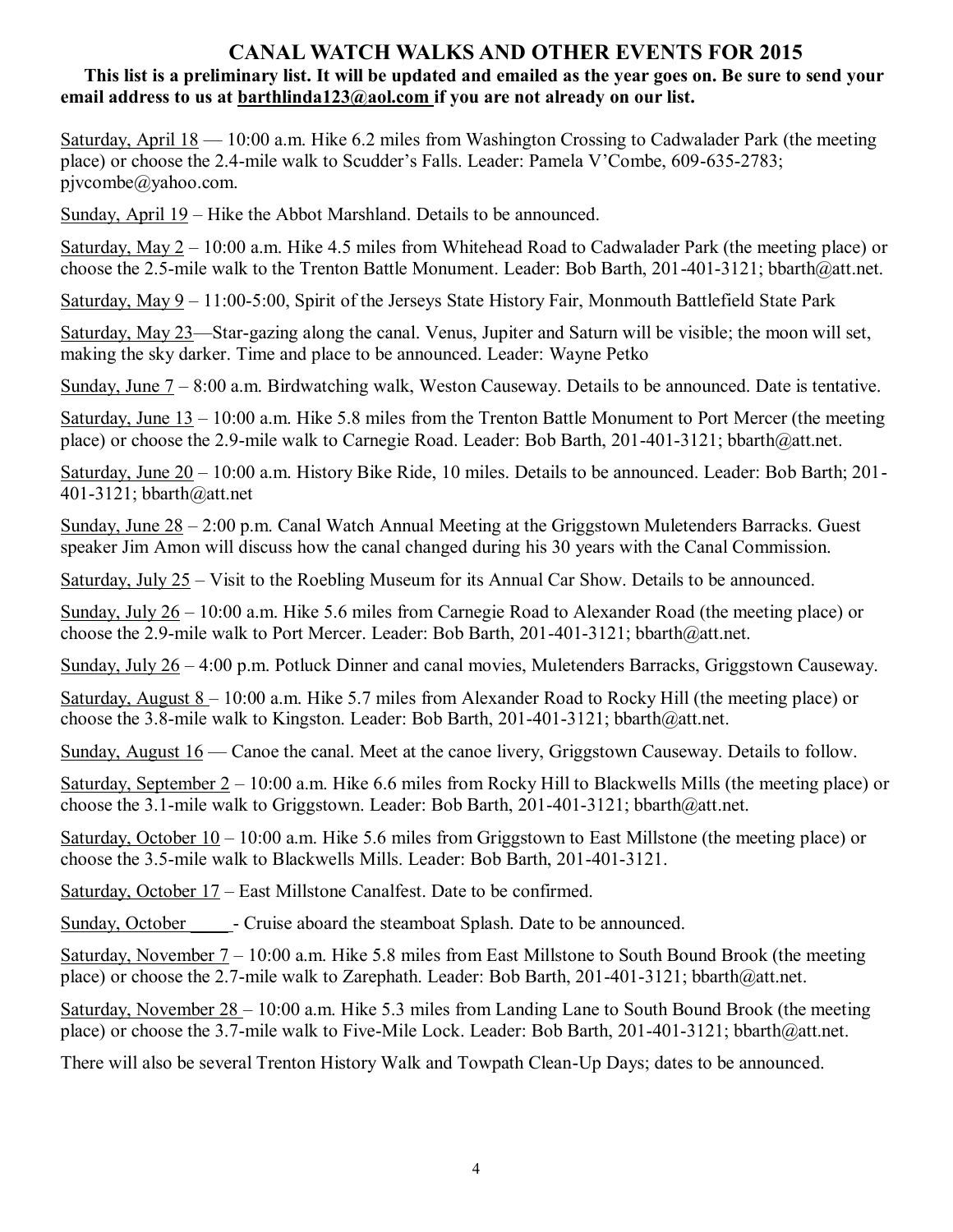### **UPDATE ON BULLS ISLAND**

 After a falling tree caused the death of a camper at Bulls Island in 2011, the DEP decided to permanently close the campground (the only one in the canal state park). An assessment of tree health following the death of William Arias of Bound Brook determined the upper campground at [Bull's Island Recreation Area](http://topics.lehighvalleylive.com/tag/bull%27s%20island%20recreation%20area/index.html) is susceptible to silt buildup from repeated floods and that weakens roots of trees in the area. "Based on this examination and more frequent flooding, we determined that the prudent course is to permanently close the upper river campground area and restore it to a natural state," then**-**DEP official Amy Cradic said in a statement at the time.

 Not only is camping now forbidden, but the public is prevented from even walking the trails on the island. Some trees have been removed, although now there are no visitors who would be endangered by falling trees.

 The newest proposal is to demolish several buildings in the former campground because they are no longer needed and may become an attractive nuisance.